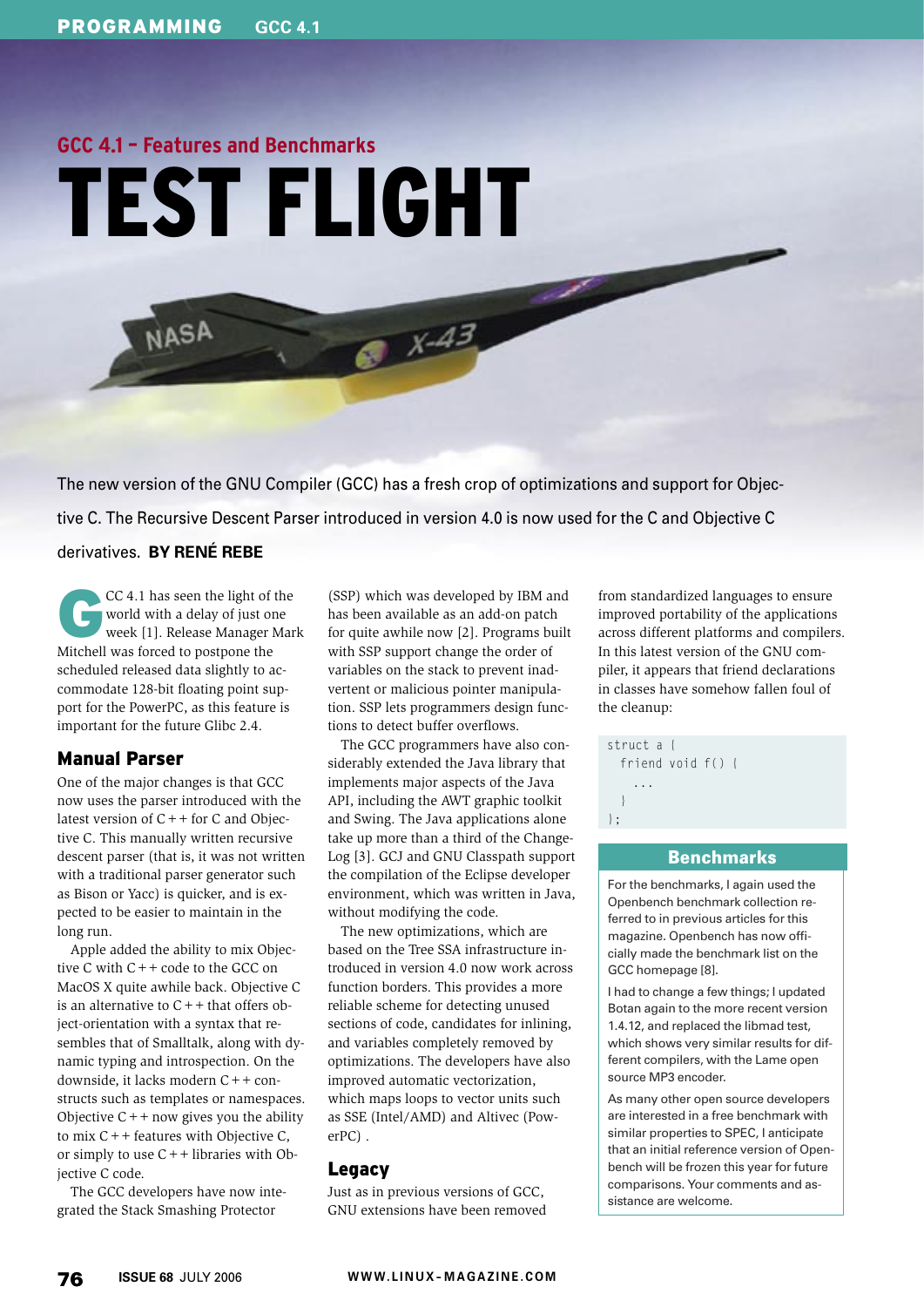In GCC 4.1,  $C++$  programmers have to define a standards-compliant friend function outside of the class:



Overspecified namespaces, as used in many  $C++$  programs, are another victim, as an analysis by Debian programmer Martin Michlmayr demonstrates [4].

class b { void b::f (); };

The GNU Compiler now returns an error: *error: extra qualification 'b::' on member 'f'*. In this example, you need to remove the *b::* in front of the class methods.

#### Speed

As in my previous articles on the GNU Compiler, I again used Openbench to

discover how the current compiler compares to its predecessors (see the "Benchmarks" box).

In response to a request by several readers, I measured the *-O0* time, although this makes the diagrams more dynamic. The new GCC versions compile far more quickly if optimization is disabled. *-O0* is particularly useful in the edit-compile cycle during development. The Athlon system I used previously has now been replaced by an AMD64 Turion64.

|        | <b>Listing 1: ssp-text.c</b> |
|--------|------------------------------|
|        | 01 int f () {                |
|        | 02 char a [200];             |
|        | 03 char* $b = a$ ;           |
|        | 04 int i;                    |
|        | $05$ for (i = 0;             |
| 06     | $i < 201; ++i$               |
|        | $07 \t a[i] = i$ ;           |
| $08$ } |                              |
| 09     |                              |
|        | 10 int main $() \{$          |
|        | $11 \quad f()$ ;             |
| $12$ } |                              |

The most obvious effect is visible in the Botan and Tramp3d  $C++$  tests: 25 percent quicker for *O2*, and over 40 percent for *O3* in the case of Botan. The legacy C benchmark results are a mixed bunch (see Figure 1).

If you take a look at the build times (Figure 2), you will see how much more work the compiler puts in if a user enables optimization. And the optimization effort is not always reflected as a positive influence on the benchmark runtimes. One thing that makes me optimistic is that at least the demanding Tramp3d C++ benchmark is compiled more quickly by version 4.1 than by the predecessor.

# **SSP**

As mentioned earlier, the IBM Stack Smashing Protector lets programmers

| <b>Listing 2: mudflap-test.c</b> |           |                             |  |  |  |  |  |
|----------------------------------|-----------|-----------------------------|--|--|--|--|--|
|                                  |           | 01 int main $() \{$         |  |  |  |  |  |
|                                  |           | 02 char a [200]:            |  |  |  |  |  |
|                                  | 03        | char <sup>*</sup> $b = a$ : |  |  |  |  |  |
|                                  | 04        | $printf$ ("%c\n", b[200]);  |  |  |  |  |  |
|                                  | $05 \;$ 1 |                             |  |  |  |  |  |

|                     | <b>Botan</b>                     | Bzip2                          | Gnupg                            | Gzip                 | Lame                           | <b>OpenSSL</b>      | Tramp3d  |
|---------------------|----------------------------------|--------------------------------|----------------------------------|----------------------|--------------------------------|---------------------|----------|
| $3.4.0 - 00$        | 209.64                           |                                | 32.99<br>$= 21.25$               |                      | $\blacksquare$ 25.32<br>210.95 | $\blacksquare$ 7.56 | 249.80   |
| $4.0.0 - 00$        |                                  | 226.50                         | $-34.83$ 21.73                   |                      | $-26.91$                       | 236.93<br>$= 6.77$  | ■ 296.70 |
| $4.1.0 - 00$        | 230.15                           |                                | $-34.71$<br>$\blacksquare$ 23.05 | 26.86                | 236.45                         | 6.78                | 232.79   |
| $3.4.0 - 01$        | $\blacksquare$ 35.70             | $\sim$ 13.56                   | $\blacksquare$ 11.91             | $\blacksquare$ 10.67 | 88.74                          | $\sim$ 2.33         | ■23.00   |
| $4.0.0 - 01$        | $\blacksquare$ 29.46             | 14.46                          | 11.24                            | 9.49                 | $-$ 91.51                      | $\sim$ 2.11         | ■8.95    |
| $4.1.0 - 01$        | $\blacksquare$ 29.15             | 14.71                          | 10.78                            | $\sim$ 10.52         | 91.20                          | $\blacksquare$ 1.98 | 17.18    |
| $3.4.0 - 0s$        |                                  | $\sim$ 13.18                   | $\sim$ 10.66                     | 9.62                 | $\sim$ 88.04                   | $\sim$ 2.10         | ■12.97   |
| $4.0.0 - 0s$        | $\blacksquare$ 28.30             | $\sim$ 12.73                   | $\frac{1}{2}$ 11.35              | $\sim$ 10.87         | 90.89                          | $\sim$ 2.12         | 91.33    |
| $4.1.0 - 0s$        | $\blacksquare$ 28.55             | $\overline{\phantom{1}}$ 13.28 | 11.14                            | 12.31                | 91.71                          | $\equiv$ 2.03       | 19.66    |
| $3.4.0 - 02$        | $\blacksquare$ 29.85             | $\sim$ 13.39                   | $\sim$ 12.02                     | 9.82                 | 83.25                          | $\sim$ 2.10         | ■ 13.73  |
| $4.0.0 - 02$        | $\blacksquare$ 29.13             | $\overline{\phantom{0}}$ 13.66 | $\sim$ 12.36                     | 9.50                 | 86.36                          | $\sim$ 2.07         | ■8.66    |
| $4.1.0 - 02$        | 28.27                            | $\frac{1}{2}$ 13.91            | $\blacksquare$ 11.68             | 9.26                 | $\sim$ 86.71                   | $\blacksquare$ 1.99 | 16.46    |
| icc9.0-02           |                                  | $\sim$ 13.15                   | $\overline{\phantom{1}}$ 13.86   | 9.69                 | $\sim$ 81.93                   | 2.16                |          |
| 4.0.0-02-loops      | 28.68                            | $\sim$ 13.24                   | $\frac{1}{2}$ 10.60              | 9.22                 | $\sim$ 86.08                   | $\sim$ 2.04         | 15.80    |
| 4.1.0-02-loops      | $\blacksquare$ 28.54             | $\overline{\phantom{0}}$ 13.16 | 11.54                            | $\sim$ 9.61          | 83.86                          | $\equiv$ 1.92       | 14.21    |
| 4.0.0-02-rename-reg | $\blacksquare$ 27.89             | $\sim$ 12.95                   | $\sim$ 12.36                     | $\sim$ 9.30          | $\sim$ 85.64                   | $\sim$ 2.02         | 18.13    |
| 4.1.0-02-rename-reg | 26.71                            | $\sim$ 13.35                   | 10.46                            | $\frac{1}{2}$ 9.19   | $\sim$ 86.19                   | $\blacksquare$ 1.95 | 16.34    |
| 4.0.0-02-tracer     | $\blacksquare$ 29.02             | $\overline{\phantom{1}}$ 13.39 | $\sim$ 10.62                     | 9.31                 | $\sim$ 86.51                   | $\sim$ 2.05         | B.16     |
| 4.1.0-02-tracer     | $\blacksquare$ 28.26             | $\overline{\phantom{0}}$ 13.71 | $\sim$ 11.01                     | $\sim$ 9.38          | 87.24                          | $\blacksquare$ 1.99 | 16.46    |
| 4.0.0-02-vect       | $\blacksquare$ 29.12             | $\sim$ 13.52                   | 10.45                            | 9.46                 | 88.12                          | $\sim$ 2.08         | ■ 8.39   |
| 4.1.0-02-vect       | $\blacksquare$ 28.44             | $\sim$ 13.87                   | 10.38                            | 9.43                 | $\sim 87.04$                   | $\equiv$ 2.01       | 16.62    |
| $3.4.0 - 03$        |                                  | $\sim$ 12.05                   | 12.22                            | $\sim$ 9.66          | 82.12                          | $\blacksquare$ 1.92 | ■13.84   |
| $4.0.0 - 03$        | $\blacksquare$ 28.46             | 12.89                          | 11.40                            | $\sim$ 9.85          | 86.55                          | $\sim$ 2.05         | 18.21    |
| $4.1.0 - 03$        | 28.40                            | $\overline{\phantom{1}}$ 13.61 | $\sim$ 10.12                     | $\sim$ 9.16          | $\sim$ 87.08                   | $\blacksquare$ 1.97 | 14.49    |
| 4.0.0-03-loops      | 28.37                            | ■12.95                         | 12.00                            | 9.30                 | 84.08                          | 2.02                | 15.75    |
| 4.1.0-03-loops      | 28.43                            | $\sim$ 13.04                   | $\sim$ 10.36                     | $\sim$ 9.09          | 83.40                          | $\blacksquare$ 1.92 | 14.30    |
| 4.0.0-03-rename-reg | $\blacksquare$ 27.40             | $\blacksquare$ 12.66           | $\sim$ 10.62                     | 9.89                 | 84.90                          | 2.02                | ■8.06    |
| 4.1.0-03-rename-reg | 26.69                            | $\sim$ 13.34                   | $\sim$ 11.15                     | 9.18                 | $\sim$ 85.67                   | $\blacksquare$ 1.92 | 14.25    |
| 4.0.0-03-tracer     | $\blacksquare$ 28.58             | $\sim$ 13.37                   |                                  | 9.54                 | 86.70                          | $\sim$ 2.05         | 18.03    |
| 4.1.0-03-tracer     | $\blacksquare$ 27.76             | $\sim$ 13.61                   | $\sim$ 10.26                     | $\sim$ 9.11          | $\sim$ 86.80                   | $\blacksquare$ 1.95 | 14.50    |
| 4.0.0-03-vect       | 28.74                            | $\sim$ 13.32                   | $\sim$ 10.49                     | $\sim$ 10.01         | $\sim$ 87.86                   | $\sim$ 2.08         | ■8.45    |
| 4.1.0-03-vect       | $\blacksquare$ 28.44             | 13.82                          | 10.05                            | 9.34                 | $\blacksquare$ 86.14           | $\blacksquare$ 1.98 | 14.66    |
|                     | (in seconds - smaller is better) |                                |                                  |                      | $\sim$                         |                     | $\sim$   |

**Figure 1: Runtimes for various compiler scenarios.**